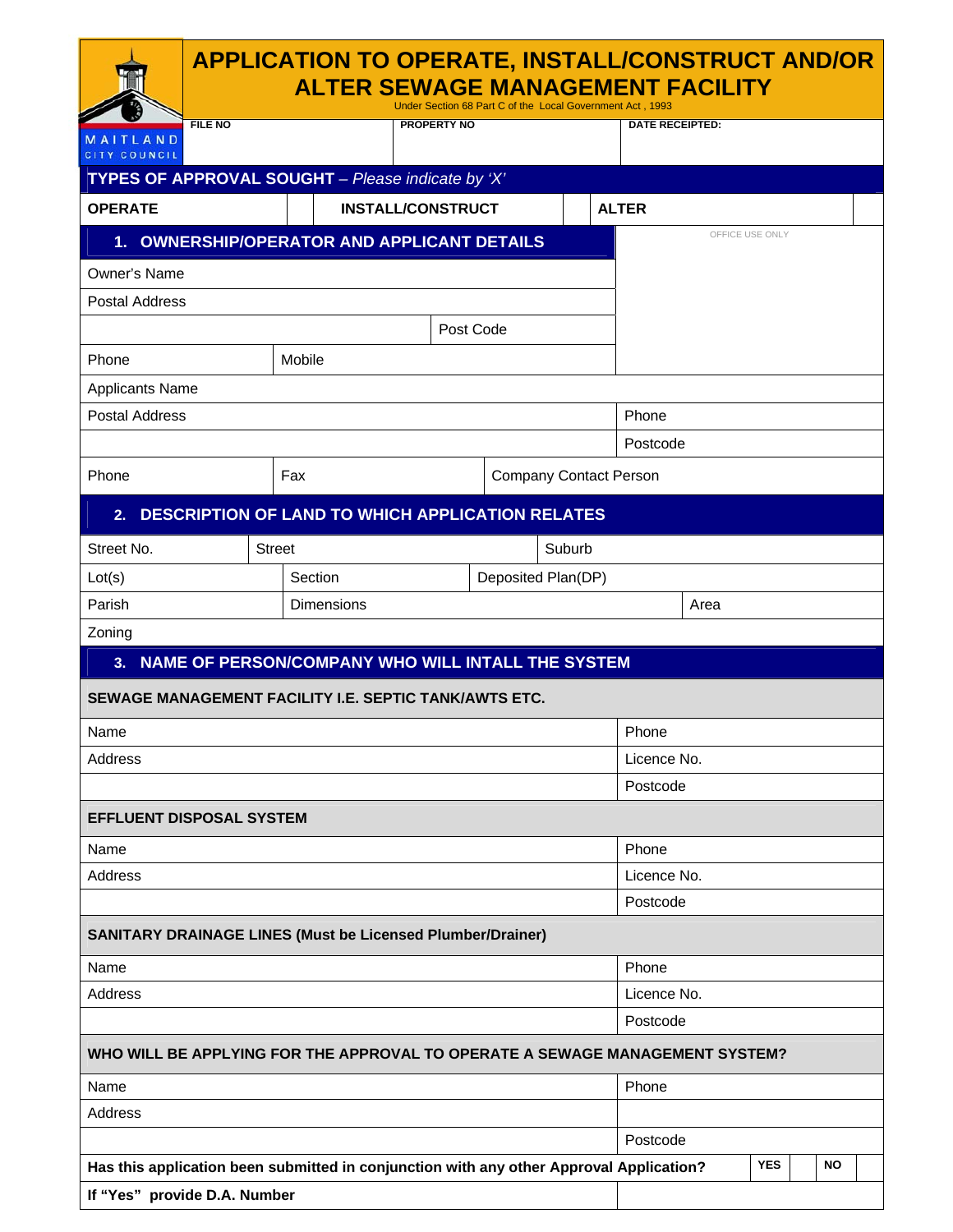| <b>DETAILS OF PROPOSED SEWAGE MANAGEMENT FACILITY</b><br>4.                                                                                                    |                                                                  |                                                                                                             |                    |             |  |  |                                                                                                            |                                                        |                                        |            |            |                 |                |
|----------------------------------------------------------------------------------------------------------------------------------------------------------------|------------------------------------------------------------------|-------------------------------------------------------------------------------------------------------------|--------------------|-------------|--|--|------------------------------------------------------------------------------------------------------------|--------------------------------------------------------|----------------------------------------|------------|------------|-----------------|----------------|
|                                                                                                                                                                | Septic Tank                                                      |                                                                                                             |                    | <b>Type</b> |  |  |                                                                                                            |                                                        | Capacity                               |            |            |                 | Litres         |
|                                                                                                                                                                |                                                                  | Collection Well (If applicable)                                                                             |                    | <b>Type</b> |  |  |                                                                                                            |                                                        | Capacity                               |            |            |                 | Litres         |
|                                                                                                                                                                | System                                                           | <b>Aerated Waste Water Treatment</b>                                                                        |                    | <b>Type</b> |  |  | Designed for<br>Capacity                                                                                   |                                                        |                                        | persons    | Litres     |                 |                |
|                                                                                                                                                                | applicable)                                                      | Wet Weather Storage Tank (if                                                                                | Type               |             |  |  |                                                                                                            | Capacity                                               |                                        |            |            | Litres          |                |
|                                                                                                                                                                |                                                                  | <b>Composting Toilet</b>                                                                                    | <b>Type</b>        |             |  |  |                                                                                                            | Designed for                                           |                                        | persons    |            |                 |                |
| Duel System i.e. composting/septic (provide details)                                                                                                           |                                                                  |                                                                                                             |                    |             |  |  |                                                                                                            |                                                        |                                        |            |            |                 |                |
| Other (provide details)                                                                                                                                        |                                                                  |                                                                                                             |                    |             |  |  |                                                                                                            |                                                        |                                        |            |            |                 |                |
| If SMF incorporates pump, provide details<br>Capacity<br><b>Type</b>                                                                                           |                                                                  |                                                                                                             |                    |             |  |  | Litres                                                                                                     |                                                        |                                        |            |            |                 |                |
| <b>WHAT TYPE OF EFFLUENT APPLICATION IS PROPOSED?</b><br>5.                                                                                                    |                                                                  |                                                                                                             |                    |             |  |  |                                                                                                            |                                                        |                                        |            |            |                 |                |
|                                                                                                                                                                |                                                                  | <b>Effluent Application Area</b>                                                                            |                    |             |  |  | Subsurface Irrigation Dimensions                                                                           |                                                        |                                        |            |            |                 | m <sup>2</sup> |
|                                                                                                                                                                |                                                                  | Note: Council is encouraging the use of subsurface irrigation systems                                       |                    |             |  |  |                                                                                                            | m <sup>2</sup><br><b>Surface Irrigation Dimensions</b> |                                        |            |            |                 |                |
|                                                                                                                                                                |                                                                  | <b>Evapotranspiration Area</b>                                                                              |                    |             |  |  | width (m) $x$ depth (m) $x$ length (m)                                                                     |                                                        |                                        |            |            |                 |                |
|                                                                                                                                                                |                                                                  | <b>Absorbtion Trench</b>                                                                                    |                    |             |  |  |                                                                                                            |                                                        | width (m) $x$ depth (m) $x$ length (m) |            |            |                 |                |
|                                                                                                                                                                | Pump Out/Tanker Disposal (provide details of contractor)         |                                                                                                             |                    |             |  |  |                                                                                                            |                                                        |                                        |            |            |                 |                |
| Pump to Sewer (Evidence that satisfactory arrangements have been made with the Hunter Water Corporation is<br>required to be submitted, with this application) |                                                                  |                                                                                                             |                    |             |  |  |                                                                                                            |                                                        |                                        |            |            |                 |                |
|                                                                                                                                                                |                                                                  | Other (provide details)                                                                                     |                    |             |  |  |                                                                                                            |                                                        |                                        |            |            |                 |                |
| <b>YES</b><br><b>NO</b><br>Is it proposed to re-use resources produced by this Sewage Management Facility i.e.<br>nutrients, organic matter, water?            |                                                                  |                                                                                                             |                    |             |  |  |                                                                                                            |                                                        |                                        |            |            |                 |                |
|                                                                                                                                                                | If "Yes" provide details                                         |                                                                                                             |                    |             |  |  |                                                                                                            |                                                        |                                        |            |            |                 |                |
|                                                                                                                                                                |                                                                  | Is it proposed to incorporate flow of control devices in the building to reduce hydraulic load?             |                    |             |  |  |                                                                                                            |                                                        |                                        |            | <b>YES</b> | <b>NO</b>       |                |
|                                                                                                                                                                | If "Yes" provide details                                         |                                                                                                             |                    |             |  |  |                                                                                                            |                                                        |                                        |            |            |                 |                |
|                                                                                                                                                                |                                                                  | <b>6. RESIDENTIAL BUILDINGS</b>                                                                             |                    |             |  |  |                                                                                                            |                                                        |                                        |            |            |                 |                |
|                                                                                                                                                                |                                                                  | DESIGN CRITERIA DETAILS - Select the Appropriate classification below and provide the information required. |                    |             |  |  |                                                                                                            |                                                        |                                        |            |            |                 |                |
|                                                                                                                                                                |                                                                  | Is this Sewage Management Facility to service a new or existing residential building(s)?                    |                    |             |  |  |                                                                                                            |                                                        |                                        | <b>NEW</b> |            | <b>EXISTING</b> |                |
|                                                                                                                                                                | • Single Dwelling                                                |                                                                                                             | Number of bedrooms |             |  |  |                                                                                                            |                                                        |                                        |            |            |                 |                |
|                                                                                                                                                                |                                                                  |                                                                                                             |                    |             |  |  | What is the source of water supply (i.e. town/tank)                                                        |                                                        |                                        |            |            |                 |                |
| $\bullet$                                                                                                                                                      | <b>Dual Occupancy</b>                                            |                                                                                                             | Number of bedrooms |             |  |  |                                                                                                            |                                                        |                                        |            |            |                 |                |
|                                                                                                                                                                |                                                                  |                                                                                                             |                    |             |  |  | What is the source of water supply (i.e. town/tank)                                                        |                                                        |                                        |            |            |                 |                |
|                                                                                                                                                                | <b>Tourist Cabin(s)</b>                                          |                                                                                                             | Number of cabins   |             |  |  |                                                                                                            |                                                        |                                        |            |            |                 |                |
|                                                                                                                                                                | Number of bedrooms in each cabin                                 |                                                                                                             |                    |             |  |  |                                                                                                            |                                                        |                                        |            |            |                 |                |
|                                                                                                                                                                | Details of washing facilities to be provided                     |                                                                                                             |                    |             |  |  |                                                                                                            |                                                        |                                        |            |            |                 |                |
|                                                                                                                                                                | Is a separate Sewage Management Facility provided to each cabin? |                                                                                                             |                    |             |  |  |                                                                                                            |                                                        |                                        |            |            |                 |                |
| 7. COMMERCIAL / INDUSTRIAL / OTHER BUILDING (S) - See Note (ii)                                                                                                |                                                                  |                                                                                                             |                    |             |  |  |                                                                                                            |                                                        |                                        |            |            |                 |                |
| Description of building(s)                                                                                                                                     |                                                                  |                                                                                                             |                    |             |  |  |                                                                                                            |                                                        |                                        |            |            |                 |                |
| m <sup>2</sup><br>Floor Area                                                                                                                                   |                                                                  |                                                                                                             |                    |             |  |  |                                                                                                            |                                                        |                                        |            |            |                 |                |
|                                                                                                                                                                | Provide details of type of sewage to be treated.                 |                                                                                                             |                    |             |  |  |                                                                                                            |                                                        |                                        |            |            |                 |                |
| Maximum Number of persons using facilities per day                                                                                                             |                                                                  |                                                                                                             |                    |             |  |  |                                                                                                            |                                                        |                                        |            |            |                 |                |
|                                                                                                                                                                |                                                                  | Estimated amount of sewage produced per day                                                                 |                    |             |  |  |                                                                                                            |                                                        |                                        |            |            | Litres          |                |
| Note:                                                                                                                                                          | (i)                                                              |                                                                                                             |                    |             |  |  | The information required by Part 8 must also be submitted with this application.                           |                                                        |                                        |            |            |                 |                |
|                                                                                                                                                                | (ii)                                                             |                                                                                                             |                    |             |  |  | Commercial and Industrial sewage Management Facility may require Environment Protection Authority Approval |                                                        |                                        |            |            |                 |                |

 $\mathsf{l}$